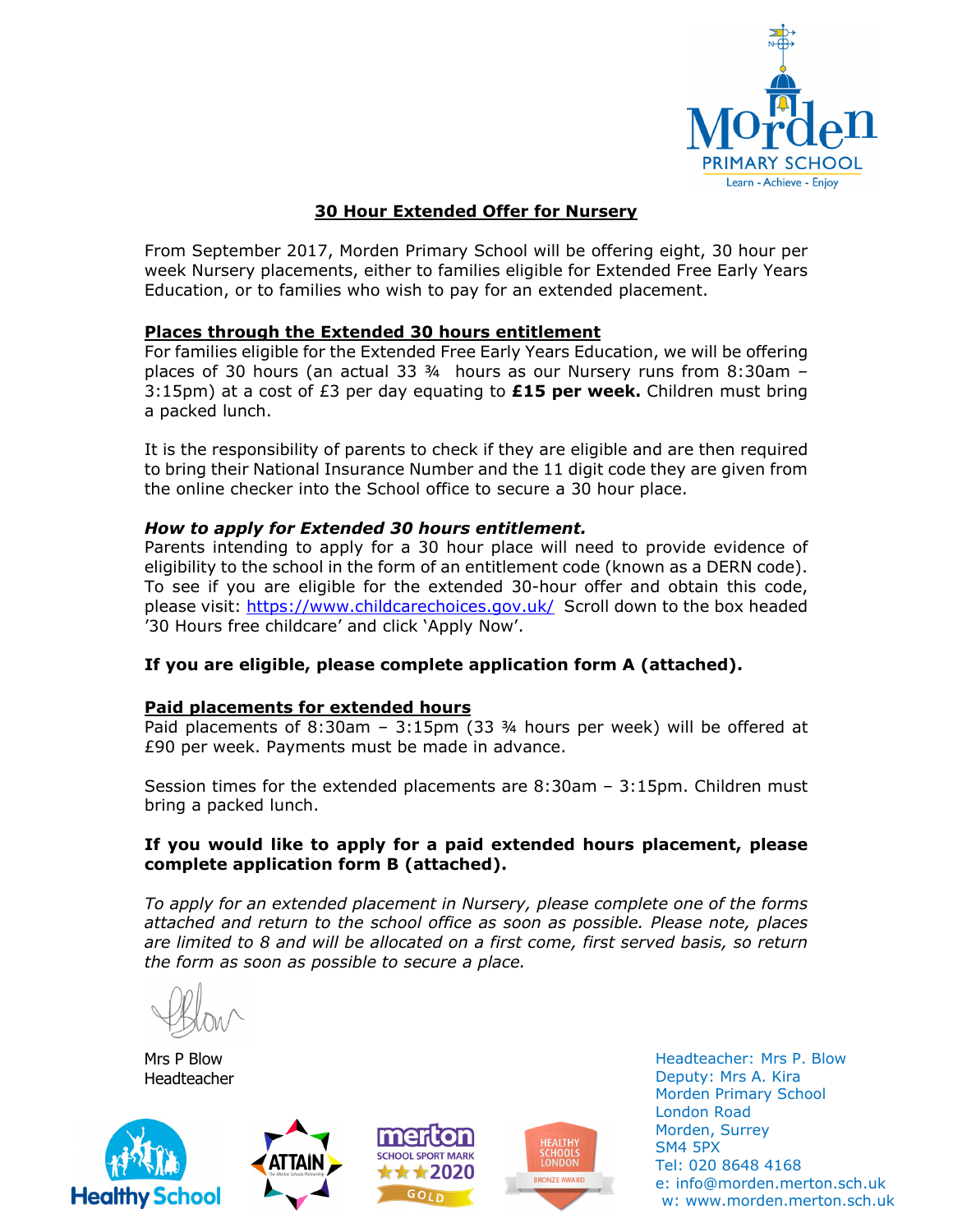

# **30 Hour Extended Offer for 3 & 4 Year olds Application Form for Extended Entitlement (Application Form A)**

I would like my child, \_\_\_\_\_\_\_\_\_\_\_\_\_\_\_\_\_\_\_\_\_\_\_\_\_\_\_\_, to have an extended 30 hour placement in Nursery, beginning \_\_\_\_\_\_\_\_\_\_\_\_\_\_\_\_\_\_\_\_\_\_\_\_.

**I am eligible through the Extended 30 hours entitlement.** To secure a place, I understand the school needs to check the entitlement to ensure funding.

For the school to do so, please provide the following information:

My DERN code is:

My National Insurance number is:

I agree that because the provision at Morden Primary School is actually for 33  $\frac{3}{4}$  hours (8:30am – 3:15pm each day) I will pay £15 per week for this additional time, for the duration of my child's eligibility. I understand that failure to pay may result in losing the placement.

I understand that if I fall out of eligibility, if I wish for my child to continue the extended 30 hour provision, the cost will be £90 per week.

| $\overline{\phantom{0}}$<br>. .<br>_ |  |
|--------------------------------------|--|
|--------------------------------------|--|